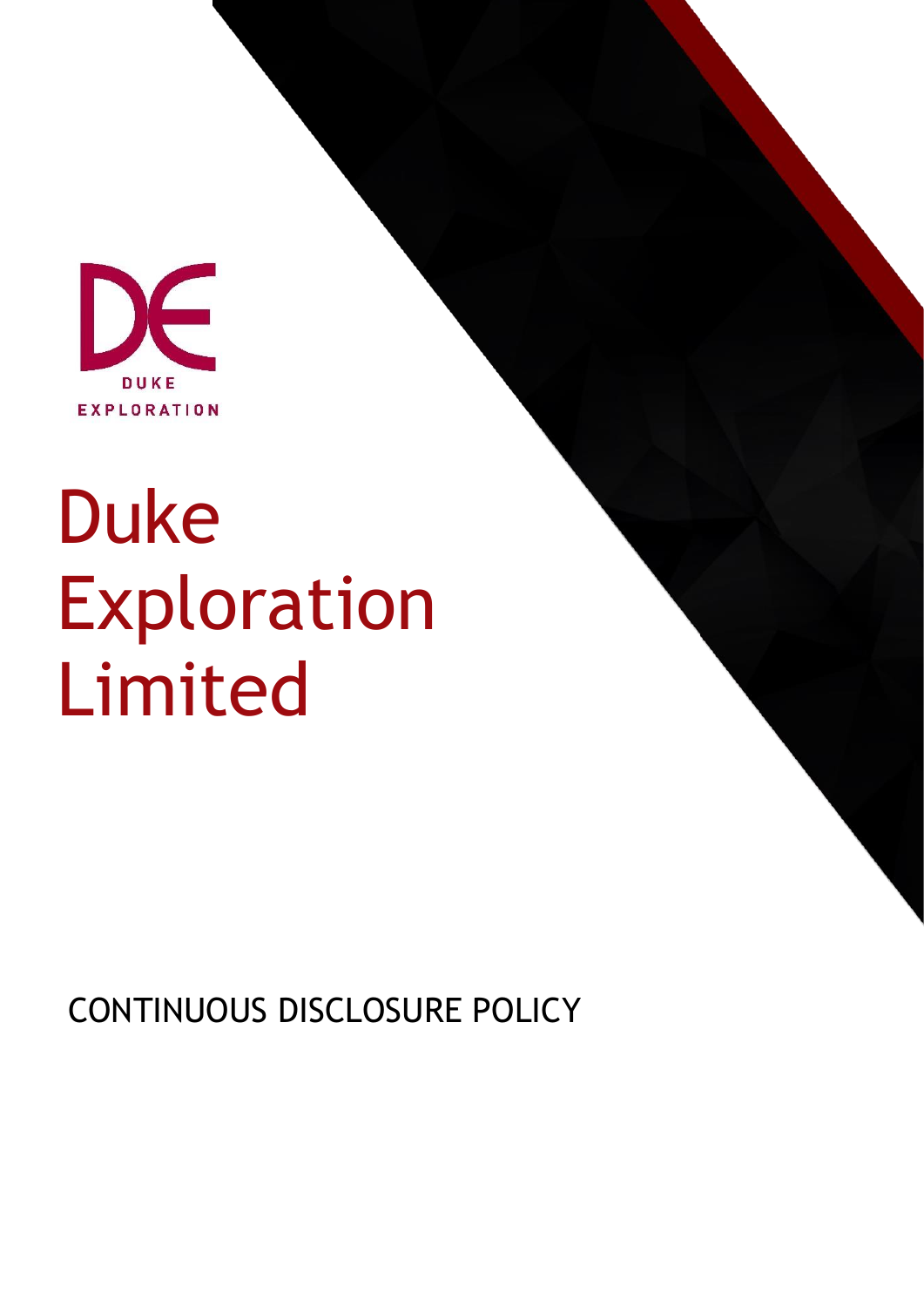# **1 OVERVIEW**

As a publicly listed company, Duke Exploration Limited ACN 119 421 868 (the **Company**) is required to disclose information about the Company that a reasonable person would expect to have a material effect on the price or value of the Company's securities to the market immediately. The announcing of price sensitive information is to ensure that trading in the Company's securities takes place in an efficient, competitive and informed market.

This Continuous Disclosure Policy (**Policy**) applies to, and imposes obligations and procedures on, all key management personnel, employees, contractors and consultants (collectively **Officers**) to ensure timely and balanced disclosure of all material matters affecting the Company and its subsidiaries (if any) (the **Group**).

For the Company, Key Management Personnel comprise the Managing Director, the Managing Director's direct management reporters and the non-executive Directors of the Company (collectively the **Key Management Personnel**). objectives

# **2 KEY OBLIGATIONS**

| <b>Position</b>     | <b>Obligations</b>                                                                                                                                                                                                                                                                                            |
|---------------------|---------------------------------------------------------------------------------------------------------------------------------------------------------------------------------------------------------------------------------------------------------------------------------------------------------------|
| <b>Officers</b>     | Each Officer must actively consider whether there are matters which<br>need to be disclosed.                                                                                                                                                                                                                  |
|                     | If an Officer becomes aware of any information about the Company that<br>a reasonable person would expect to have a material effect on the price<br>or value of the Company's securities, which has not been released to<br>the market, the Officer should immediately advise the Company<br>Secretary.       |
|                     | If an Officer becomes aware that relevant information has not been<br>notified and disclosed in accordance with this Policy, the Officer must<br>immediately contact the Company Secretary so that appropriate action<br>can be taken. A failure to correct mistaken non-disclosure may lead to<br>liability. |
| Company<br>Chairman | The Chairman is the ultimate decision maker on the Company's<br>continuous disclosure (unless Board approval is required). The Chairman<br>will:                                                                                                                                                              |
|                     | obtain legal advice on Listing Rule 3.1 from the Company<br>Secretary and Managing Director, and acting on legal advice,<br>ensure that the Company complies with its continuous disclosure<br>obligations;                                                                                                   |
|                     | determine the matters that must be announced to the market<br>٠<br>and any steps necessary to protect the confidentiality of<br>information or prevent a false market, such as requesting a<br>trading halt; and                                                                                              |
|                     | promptly advise the Company Secretary if there are any matters<br>$\blacksquare$<br>required to be announced to the market.                                                                                                                                                                                   |
|                     | Where the Chairman is unavailable or cannot be contacted, the<br>Company Secretary and Managing Director may make a decision on<br>Listing Rule 3.1 matters, including requesting a trading halt.                                                                                                             |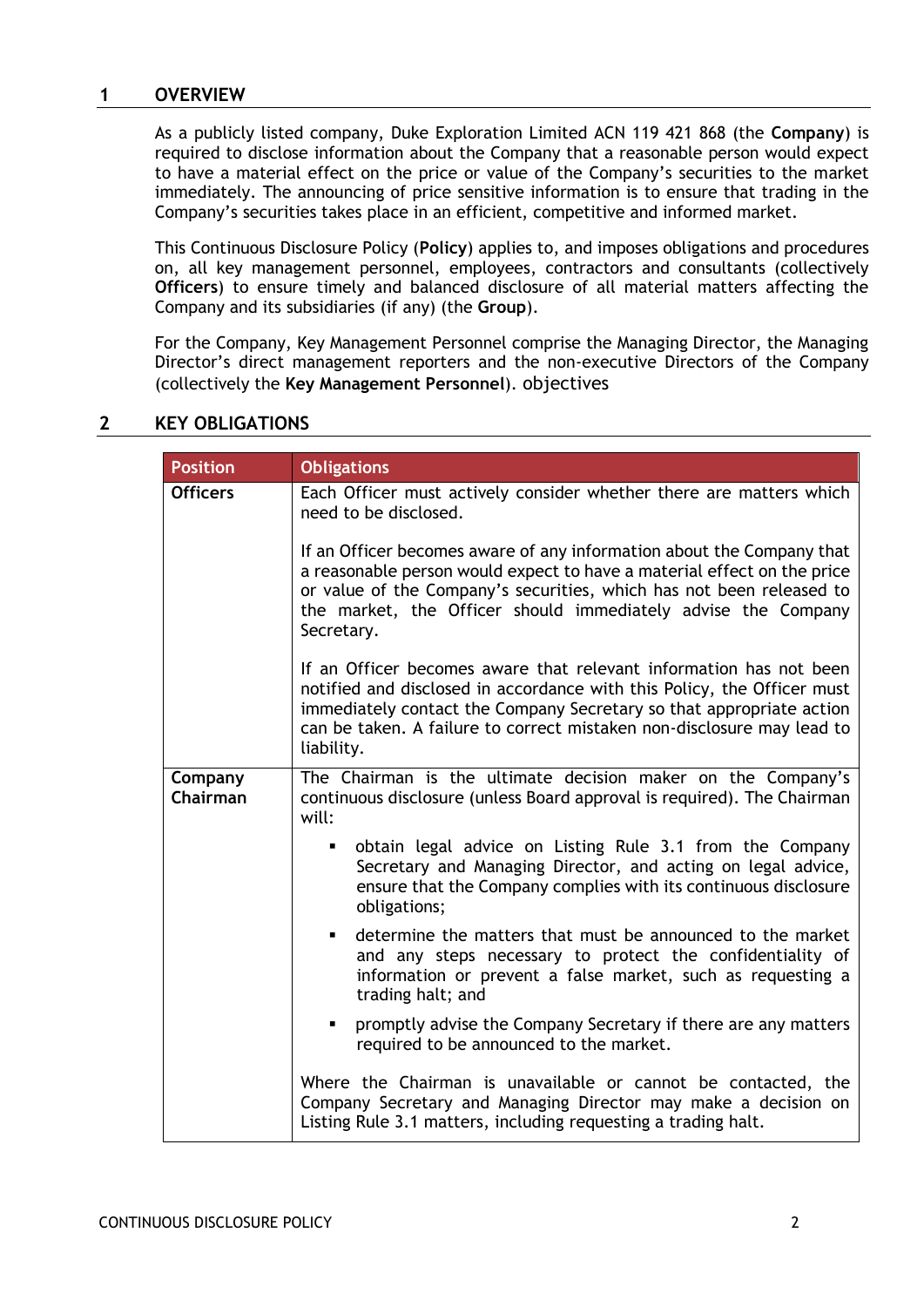| Company<br>Secretary and<br>Managing<br><b>Director</b> | The Company Secretary and Managing Director must ensure the Board<br>considers whether any matters require disclosure in respect of every<br>item of business.                                                                           |
|---------------------------------------------------------|------------------------------------------------------------------------------------------------------------------------------------------------------------------------------------------------------------------------------------------|
|                                                         | The Company Secretary and Managing Director will also:                                                                                                                                                                                   |
|                                                         | consult with the Chairman regarding matters for announcement<br>٠<br>to the market:                                                                                                                                                      |
|                                                         | provide advice to the Chairman on potential Listing Rule 3.1<br>٠<br>matters;                                                                                                                                                            |
|                                                         | inform the Chairman of information received from Officers;<br>٠                                                                                                                                                                          |
|                                                         | provide advice, and where necessary, obtain external legal<br>٠<br>advice;                                                                                                                                                               |
|                                                         | document reasons for not disclosing information;<br>٠                                                                                                                                                                                    |
|                                                         | inform the chairman of the Financial Risk Committee if the<br>٠<br>Chairman does not accept legal advice on a disclosure matter;                                                                                                         |
|                                                         | communicate with ASIC in relation to Listing Rule 3.1 matters;<br>٠                                                                                                                                                                      |
|                                                         | provide all relevant information to the Board where Board<br>٠<br>approval of a disclosure to the market is required;                                                                                                                    |
|                                                         | provide announcements to ASIC and lodge them on the ASX<br>٠<br>Market Announcement Platform;                                                                                                                                            |
|                                                         | arrange for market announcements to be uploaded to the<br>٠<br>Company's website (after release to the market via the ASX<br>Market Announcements Platform);                                                                             |
|                                                         | make a decision on Listing Rule 3.1 matters, including releasing<br>٠<br>an announcement or requesting a trading halt where the<br>Chairman is unavailable.                                                                              |
| Managing                                                | The Managing Director will:                                                                                                                                                                                                              |
| <b>Director</b>                                         | examine speeches and other public addresses by Officers for<br>٠<br>potential Listing Rule 3.1 issues and authorise their final form;                                                                                                    |
|                                                         | monitor the media (including social media) for rumours and<br>п<br>speculation; and                                                                                                                                                      |
|                                                         | act as spokesperson with the media while ensuring market<br>٠<br>sensitive information is not inadvertently disclosed.                                                                                                                   |
| <b>Chief</b>                                            | The Chief Financial Officer will:                                                                                                                                                                                                        |
| Financial<br><b>Officer</b>                             | review and confirm any financial information;<br>п                                                                                                                                                                                       |
|                                                         | review and confirm that actual or projected outcomes for a<br>٠<br>period are not materially different from any published guidance;                                                                                                      |
|                                                         | communicate with analysts and investors while ensuring market<br>٠<br>sensitive information is not inadvertently disclosed;                                                                                                              |
|                                                         | provide materials which are to be provided to analysts or<br>٠<br>investors to the Managing Director or Company Secretary prior to<br>any briefings for review, and if necessary, make release to the<br>market in advance of briefings; |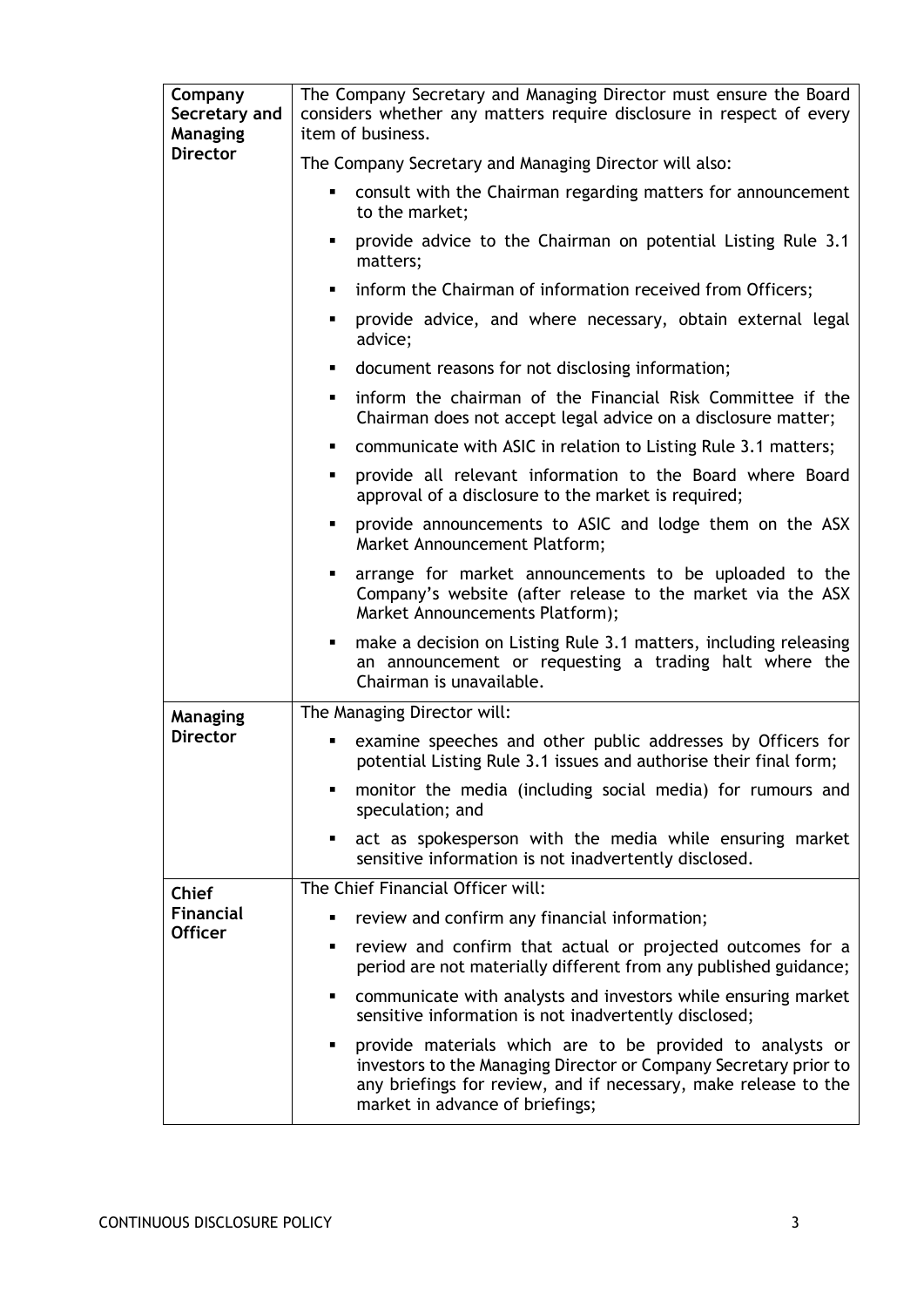|              | circulate analyst reports and forecasts to Key Management<br>٠<br>Personnel so that the Company has an understanding of what the<br>market is expecting its earnings to be; and                                                                                                                                                                                                                                    |
|--------------|--------------------------------------------------------------------------------------------------------------------------------------------------------------------------------------------------------------------------------------------------------------------------------------------------------------------------------------------------------------------------------------------------------------------|
|              | Monitor the Company's share price and report any unexpected<br>٠<br>movements to the Chairman.                                                                                                                                                                                                                                                                                                                     |
| <b>Board</b> | The Board will:                                                                                                                                                                                                                                                                                                                                                                                                    |
|              | consider whether any matters require disclosure in respect of<br>٠<br>every item of business it considers as a Board at meetings;                                                                                                                                                                                                                                                                                  |
|              | report information to the Company Secretary where a Director<br>٠<br>becomes aware of information which should be disclosed;                                                                                                                                                                                                                                                                                       |
|              | at meetings, note all things disclosed since the last meeting;<br>٠                                                                                                                                                                                                                                                                                                                                                |
|              | Board approval is required for disclosures to the market regarding the<br>following matters, which are of fundamental importance to the<br>Company:                                                                                                                                                                                                                                                                |
|              | significant profit upgrades or downgrades;<br>٠                                                                                                                                                                                                                                                                                                                                                                    |
|              | dividend policy or declarations;<br>٠                                                                                                                                                                                                                                                                                                                                                                              |
|              | significant transactions or events;<br>٠                                                                                                                                                                                                                                                                                                                                                                           |
|              | company-transforming events;<br>٠                                                                                                                                                                                                                                                                                                                                                                                  |
|              | publishing or updating earnings or other guidance to the market;<br>٠                                                                                                                                                                                                                                                                                                                                              |
|              | other matters the Chairman determines are of fundamental<br>٠<br>importance to the Company.                                                                                                                                                                                                                                                                                                                        |
|              | Where an announcement which requires Board approval must be<br>immediately disclosed by the Chairman, Managing Director and / or the<br>Company Secretary, the usual procedure for making disclosures will be<br>followed so that the Company complies with its continuous disclosure<br>obligations. Any announcement will be subsequently considered by the<br>Board to determine if further action is required. |

# **3 CONTINUOUS DISCLOSURE**

#### **3.1 What information does the Company have to disclose?**

As required by the Corporations Act 2001 (Cth) and the Australian Securities Exchange (**ASX**) Listing Rule 3.1, once the Company is or becomes aware of any information that a reasonable person would expect to have a material effect on the Company's share price, the Company must "immediately" (meaning promptly and without delay) disclose the information to ASX. This information is typically referred to as "market sensitive information" and there are criminal and civil penalties for non-compliance.

It is not possible to exhaustively list the information which must be disclosed. However, information extends beyond pure matters of fact, and includes matters, opinions and intentions, and may include:

- a) a transaction that will lead to a significant change in the nature or scale of the Company's activities;
- b) a material acquisition or disposal;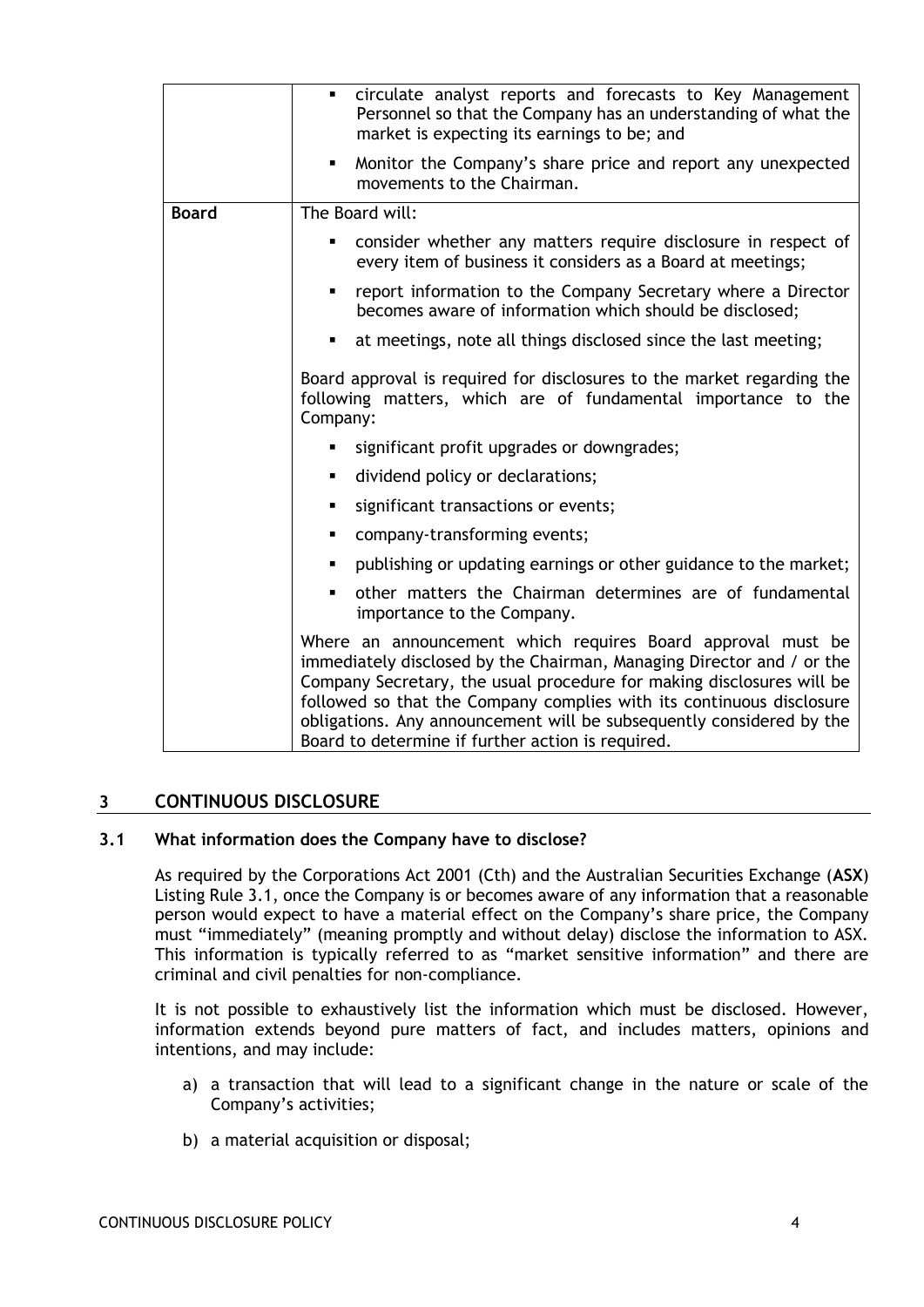- c) the granting or withdrawal of a material licence;
- d) the entry into, variation, or termination of a material agreement;
- e) the fact that the Company's earnings will be materially different from market expectations;
- f) the appointment of a liquidator, administrator or receiver;
- g) the commission of an event of default under, or other event entitling a financier to terminate, a material financing facility;
- h) giving or receiving a notice of intention to make a takeover; and
- i) any rating applied by a rating agency to the Company and any change to such a rating.

#### **3.2 When is information "market sensitive"?**

Information is deemed to be "market sensitive" if a reasonable person would expect that such information would have a material effect on the price or value of the securities of the Company.

A reasonable person is taken to expect information to have such an effect if the information would, or would be likely to, influence persons who commonly invest in securities in deciding whether or not to buy those securities. ASX Guidance Note 8 suggests asking the following two questions:

- a) would this information influence my decision to buy or sell securities in the entity at their current market price?
- b) would I feel exposed to an action for insider trading if I were to buy or sell securities in the entity at their current market price, knowing this information had not been disclosed to the market?

Where the Company has provided earnings or other guidance to the market, a material difference between its actual or projected outcomes and that guidance may constitute a "market sensitive" earnings surprise.

Other matters to consider in determining materiality also include whether a matter:

- a) will significantly damage the Company's image or reputation;
- b) will significantly affect the Company's ability to carry on business in the ordinary course; or
- c) involves a serious breach of any law or regulation.

Any Officer who is unsure as to whether they are in possession of "market sensitive" information, should immediately inform the Company Secretary so that advice can be given and a formal decision made as to whether or not to release the information.

#### **3.3 When does the Company become aware of information?**

The Company becomes aware of information if an Key Management Personnel has, or ought to reasonably have come into possession of the information in the course of their duties as Key Management Personnel of the Company.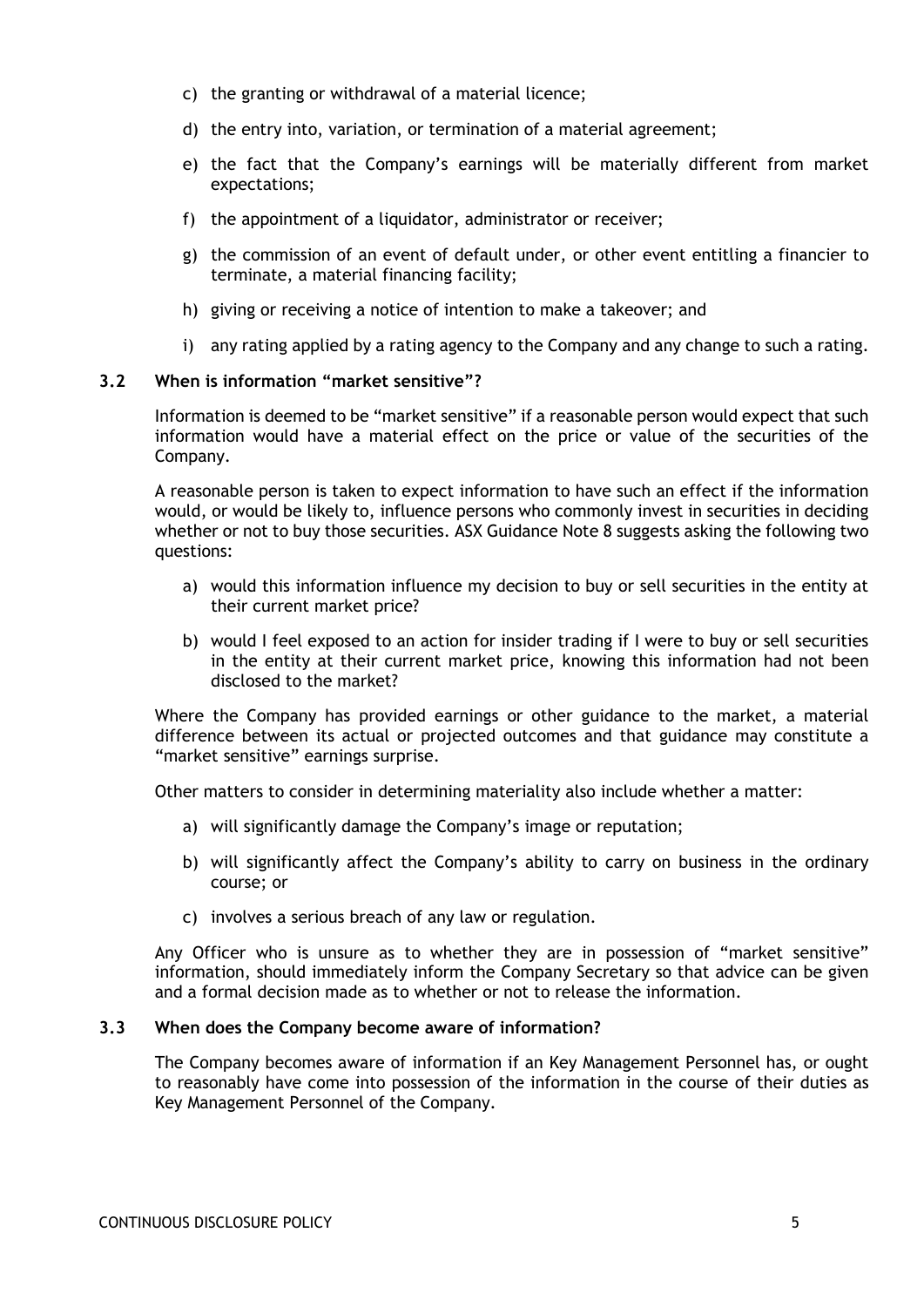Any Officer who becomes aware of information which they would consider could trigger a disclosure obligation should contact the Company Secretary. The Officer must act as expeditiously as possible, because while information of a raw or un-reviewed nature may not of itself be such as to trigger a disclosure obligation for the Company, the size or timing of information may result in it being significant, either alone or in combination with other factors.

# **3.4 What does "disclosure immediately" mean?**

Immediately means promptly and without delay. This means doing it as quickly as can be done in the circumstances (acting promptly) and not deferring, postponing or putting it off to a later time (acting without delay).

# **3.5 Are there any exceptions to the requirements to disclose immediately?**

The disclosure of such information does not apply to particular information while all of the following are satisfied:

- a) a reasonable person would not expect the information to be disclosed;
- b) the information is confidential; and
- c) one or more of the following conditions apply:
	- i. it would be a breach of the law to disclose such information;
	- ii. the information concerns an incomplete proposal or negotiation;
- iii. the information contains matters of supposition or is insufficiently definite to warrant disclosure;
- iv. the information is generated for the internal management purposes of the Company; or
- v. the information is a trade secret.

# **3.6 Confidentiality**

If information is not disclosed because of the reliance on the confidentiality exceptions referred to above, the confidentiality requirement must be satisfied at all times.

Every Officer has a duty not to disclose confidential information to any person except with the express consent of the Company, or in circumstances required by law. This obligation is outlined in the Corporate Code of Conduct. In determining whether any information that comes to light about the Company needs to be released, it will be necessary to determine whether the conditions permitting non-disclosure apply. In particular, a determination may need to be made as to whether the information is confidential. For this purpose, the Company Secretary may seek advice from the Managing Director.

# **3.7 Disclosure of market sensitive information**

The determination as to whether or not to disclose information to the ASX is to be made by the Chairman or his delegate, with legal or other advice if necessary. Where information is to be disclosed, the Company Secretary will draft an ASX announcement document which will be communicated to all Directors for review and immediate disclosure. Information contained within the announcement will be factual and presented in a clear and balanced manner.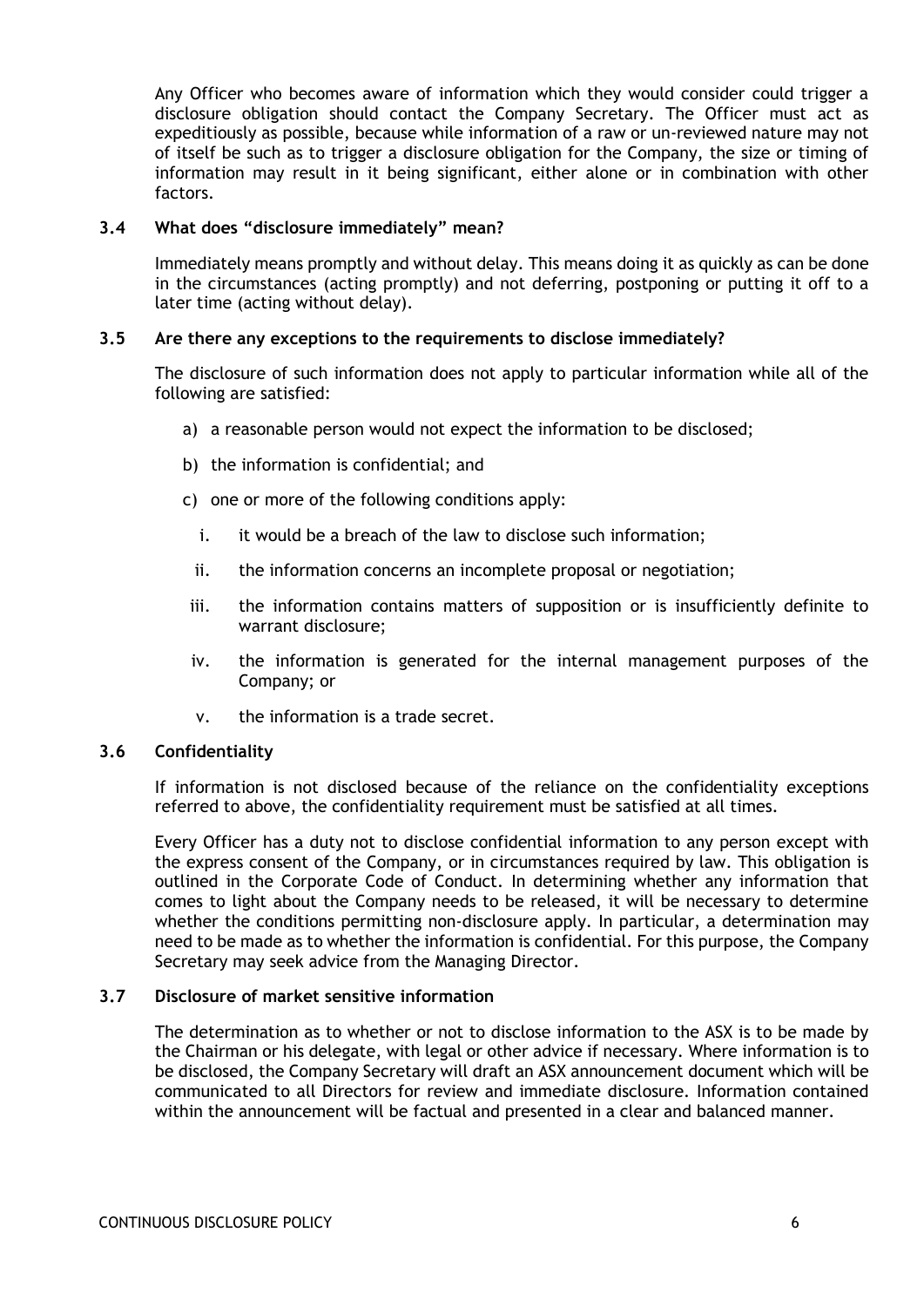# **4 POLICY**

The Company Secretary is responsible for administering the Company's continuous disclosure policy and communicating with the ASX.

The Company Secretary, in conjunction with the Managing Director, will be responsible for ensuring that all Officers are aware of, and adequately understand the nature of the Company's continuous disclosure obligations requirements under this policy.

#### **5 PERSONS WITH THE AUTHORITY TO DISCLOSE INFORMATION TO THE MARKET**

The Chairman, Managing Director and Company Secretary are the only persons with the authority to publicly disclose information to the market.

#### **6 ANNOUNCEMENT PRACTICE**

Company announcements are to be lodged electronically via the ASX. Once acknowledgement has been received from the ASX confirming the public release of the information to the market, the Company may disclose the information to other parties. As per ASX recommendations, all announcements and other information are to be placed on the Company's website [www.Duke-Exploration.com.au](http://www.duke-exploration.com.au/) after being released via the ASX.

The continuous disclosure framework is founded on the principle that all investors have equal and timely access to material information which is relevant to the making of investment decisions. Accordingly, no investor, analyst, stockbroker or journalist is to receive selective release of material information, and where analysts, brokers, financial institutions or major shareholders are briefed by the Company, the presentation and information disclosed will be simultaneously released to the ASX.

If material information is in any way inadvertently disclosed by the Company to an individual party, such information will be formally disclosed to the ASX immediately.

# **7 MARKET SPECULATION**

The Company will not comment on market speculation or rumours unless a formal request has been provided by the ASX in accordance with the Listing Rules and / or it is in the best interest of the Company's shareholders for the Company to correct information in the market place which is false or misleading and has not been the subject of a public announcement.

#### **8 COMMUNICATION WITH THE MEDIA**

When communicating with the media (including social media), analysts, investors, and other external parties, the Company must take care to comply with its continuous disclosure obligations. The Company must not disclose material market sensitive information to any person unless it has first provided that information to the market and received an acknowledgement that the information has been released.

#### **9 ANALYSTS REPORTS**

The Company may comment on analysts' reports in the circumstances where such comments are confined to information that is in the public domain or information that is not material or price sensitive.